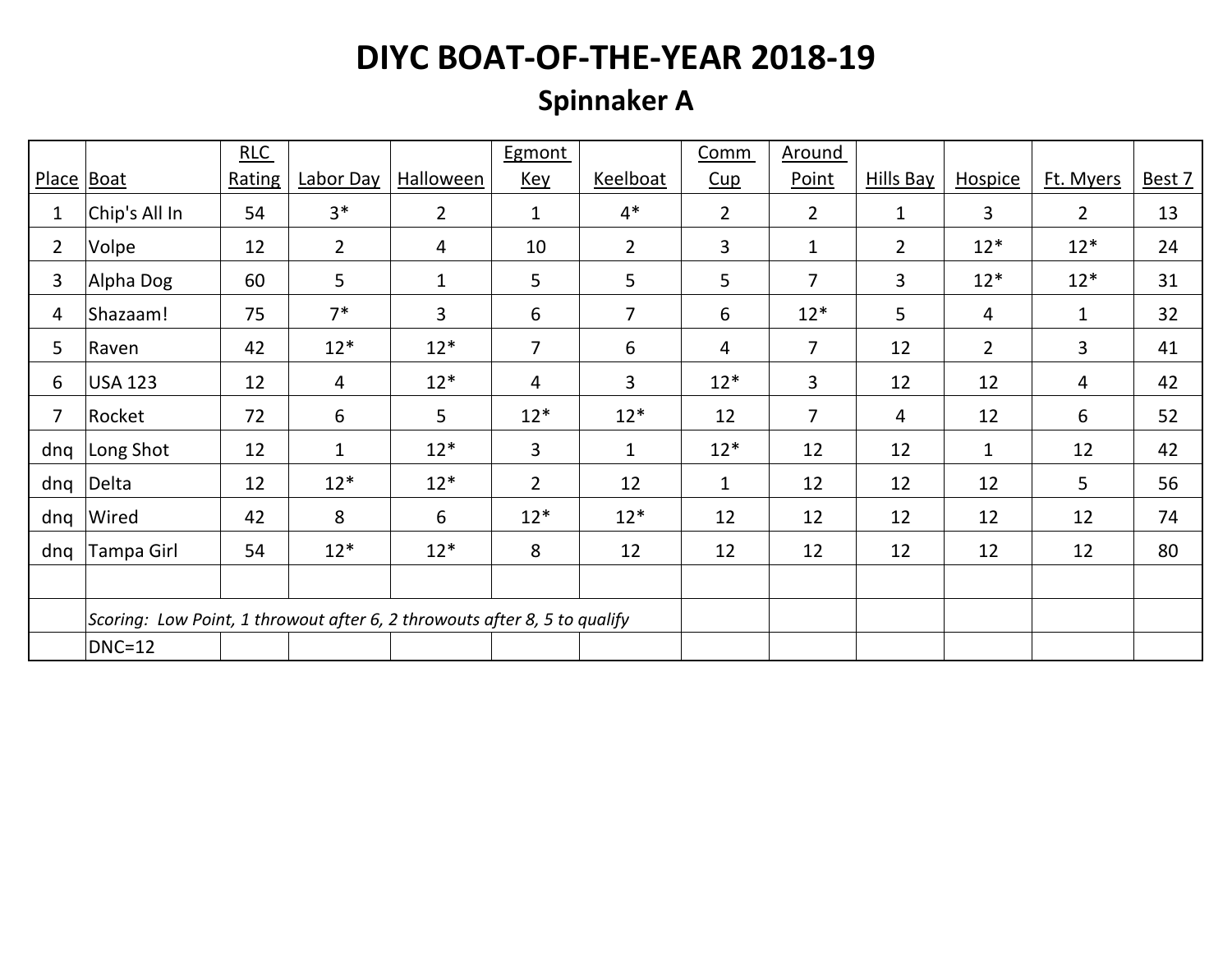# **Spinnaker B**

|                |                                                                           | RLC    |                |                | Egmont         |                | Comm           | Around           |           |                |           |        |
|----------------|---------------------------------------------------------------------------|--------|----------------|----------------|----------------|----------------|----------------|------------------|-----------|----------------|-----------|--------|
| Place $ $ Boat |                                                                           | Rating | Labor Day      | Halloween      | <u>Key</u>     | Keelboat       | Cup            | Point            | Hills Bay | Hospice        | Ft. Myers | Best 7 |
|                | Yard Goat                                                                 | 93     | $\overline{2}$ | $\mathbf{1}$   | $\overline{2}$ | 1              | $\mathbf{1}$   | $\boldsymbol{A}$ | 1         | $8*$           | $8*$      | 8      |
| $\overline{2}$ | Fire & Ice                                                                | 81     | $3*$           | $\overline{2}$ | 1              | $\overline{2}$ | $\overline{2}$ | B                | $8*$      | $\mathbf{1}$   | 1         | 9      |
| dnq            | 88                                                                        | 111    | 4              | 3              | $8*$           | $8*$           | 3              | $\boldsymbol{A}$ | 8         | 8              | 8         | 34     |
| dnq            | Volcano                                                                   | 111    | $8*$           | 4              | $8*$           | 3              | 8              | $\boldsymbol{N}$ | 8         | 8              | 8         | 39     |
| dnq            | Alliance                                                                  | 108    | $\mathbf 1$    | $8*$           | $8*$           | 8              | 8              | D                | 8         | 8              | 8         | 41     |
| dnq            | Lunaly                                                                    | 126    | $8*$           | $8*$           | 8              | 8              | 8              | $\overline{O}$   | 8         | 8              | 2         | 42     |
| dnq            | Raptor                                                                    | 81     | $8*$           | $8*$           | 8              | 8              | 8              | $\boldsymbol{N}$ | 8         | $\overline{2}$ | 8         | 42     |
|                |                                                                           |        |                |                |                |                |                | E                |           |                |           |        |
|                | Scoring: Low Point, 1 throwout after 6, 2 throwouts after 8, 5 to qualify |        |                |                |                | D              |                |                  |           |                |           |        |
|                | DNC=8                                                                     |        |                |                |                |                |                |                  |           |                |           |        |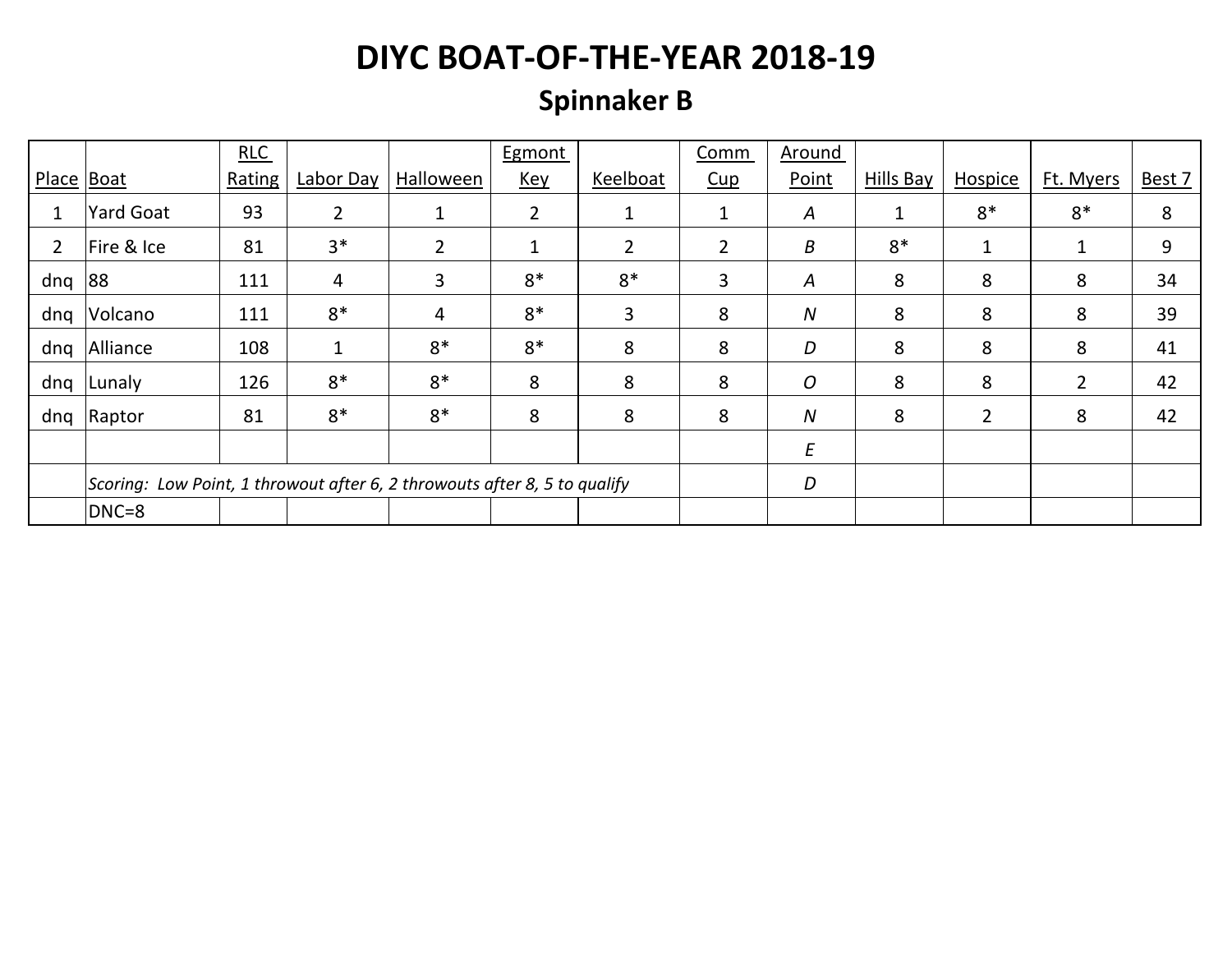# **Spinnaker C**

|                |                                                                           | RLC           |              |                | Egmont         |                | Comm           | <b>Around</b>    |                  |                |           |        |
|----------------|---------------------------------------------------------------------------|---------------|--------------|----------------|----------------|----------------|----------------|------------------|------------------|----------------|-----------|--------|
| Place Boat     |                                                                           | <b>Rating</b> | Labor Day    | Halloween      | <u>Key</u>     | Keelboat       | $cup$          | Point            | <b>Hills Bay</b> | <b>Hospice</b> | Ft. Myers | Best 7 |
| 1              | Therapy                                                                   | 138           | 3            | 3              | $\overline{2}$ | $13*$          | 3              | $\boldsymbol{A}$ | 5                | $13*$          | 13        | 29     |
| $\overline{2}$ | Junior                                                                    | 123           | $13*$        | $\mathbf{1}$   | $13*$          | 13             | $\overline{2}$ | Β                | $\mathbf{1}$     | $\overline{2}$ | 13        | 32     |
| 3              | Dr. Bligh                                                                 | 132           | 4            | $13*$          | $\mathbf{1}$   | $13*$          | 13             | A                | 5                | 4              | 13        | 40     |
| dnq            | No Direction                                                              | 171           | $13*$        | $13*$          | 13             | 3              | $\mathbf{1}$   | ${\cal N}$       | 13               | 13             | 13        | 56     |
| dnq            | Privateer                                                                 | 132           | $2^{\circ}$  | $13*$          | $13*$          | 13             | 13             | D                | 13               | $\overline{3}$ | 13        | 57     |
| dnq            | Tenacity                                                                  | 132           | $\mathbf{1}$ | $13*$          | $13*$          | 13             | 13             | O                | 13               | 5              | 13        | 58     |
| dnq            | Chamame                                                                   | 141           | $13*$        | $\overline{2}$ | $13*$          | 13             | 13             | N                | 5                | 13             | 13        | 59     |
| dnq            | Mojo                                                                      | 177           | $13*$        | $13*$          | 13             | 13             | 13             | E                | 13               | $\mathbf{1}$   | 13        | 66     |
| dnq            | <b>Fully Involved</b>                                                     | 135           | $13*$        | $13*$          | 13             | $\mathbf{1}$   | 13             | D                | 13               | 13             | 13        | 66     |
| dnq            | Stard                                                                     | 162           | $13*$        | $13*$          | 13             | $\overline{2}$ | 13             |                  | 13               | 13             | 13        | 67     |
| dnq            | Whirligig                                                                 | 141           | $13*$        | $13*$          | 13             | 4              | 13             |                  | 13               | 13             | 13        | 69     |
| dnq            | Boreas                                                                    | 117           | $13*$        | $13*$          | 13             | 5              | 13             |                  | 13               | 13             | 13        | 70     |
|                |                                                                           |               |              |                |                |                |                |                  |                  |                |           |        |
|                | Scoring: Low Point, 1 throwout after 6, 2 throwouts after 8, 5 to qualify |               |              |                |                |                |                |                  |                  |                |           |        |
|                | $DNC=13$                                                                  |               |              |                |                |                |                |                  |                  |                |           |        |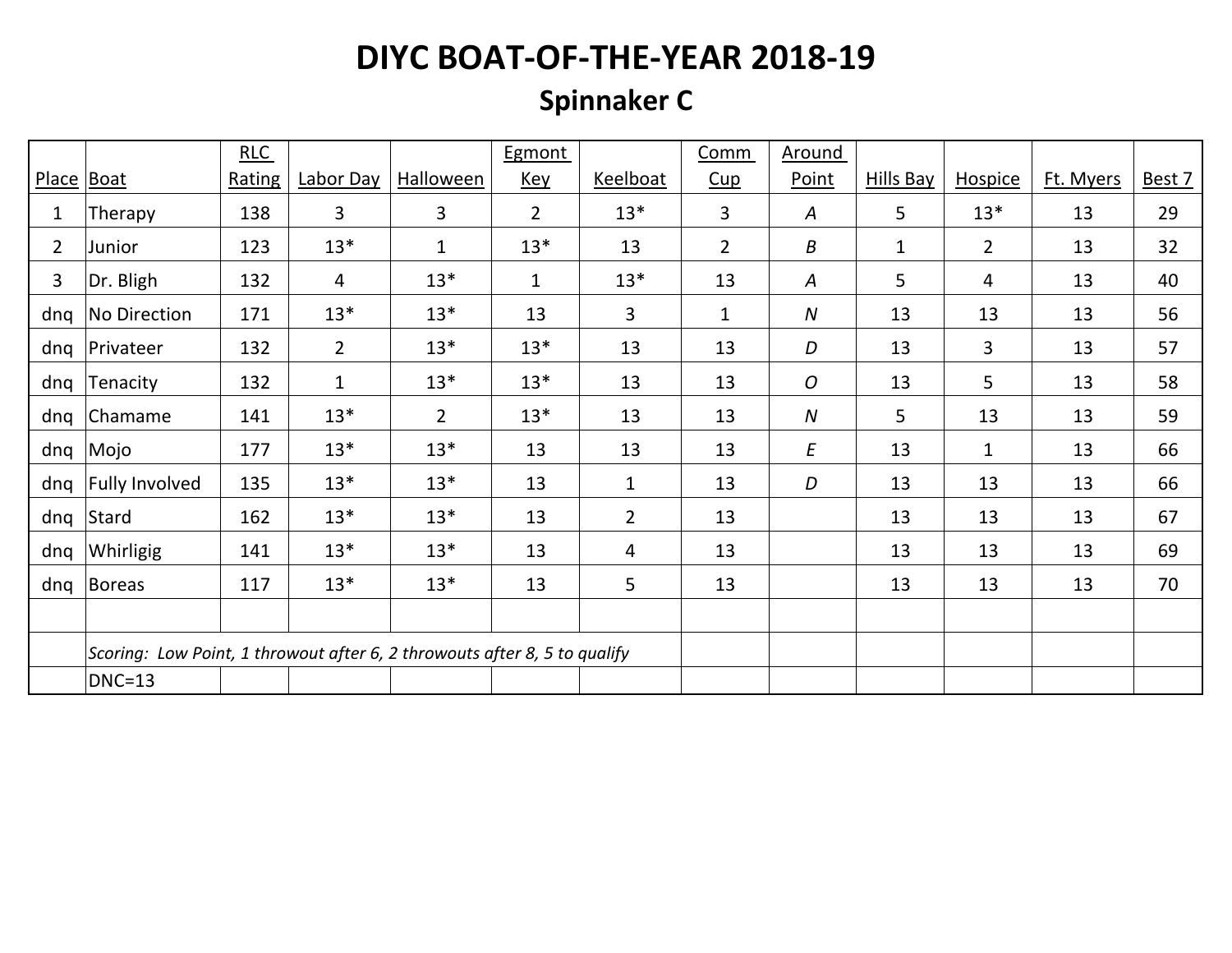#### **Racer-Cruiser**

|                |                                                                           | RLC    |                |                  | Egmont         |                | <b>Comm</b>    | <b>Around</b>    |                  |                |                |        |
|----------------|---------------------------------------------------------------------------|--------|----------------|------------------|----------------|----------------|----------------|------------------|------------------|----------------|----------------|--------|
|                | Place Boat                                                                | Rating | Labor Day      | <b>Halloween</b> | <u>Key</u>     | Keelboat       | Cup            | Point            | <b>Hills Bay</b> | <b>Hospice</b> | Ft. Myers      | Best 7 |
| 1              | Sacred Cow                                                                | 78     | $3*$           | $\mathbf{1}$     | $\mathbf{1}$   | $\mathbf{1}$   | 3              | A                | $\overline{3}$   | $4*$           | $\mathbf{1}$   | 10     |
| $\overline{2}$ | Wing-It                                                                   | 126    | $\overline{2}$ | 3                | $\overline{2}$ | 3              | $\overline{2}$ | B                | $16*$            | $\mathbf{1}$   | $16*$          | 13     |
| 3              | Revenge                                                                   | 126    | 4              | 5                | $\overline{7}$ | $16*$          | $16*$          | $\boldsymbol{N}$ | 16               | $\overline{3}$ | 5              | 40     |
| $\overline{4}$ | Esperanza                                                                 | 138    | $\overline{7}$ | $\overline{7}$   | 3              | $16*$          | 5              | A                | $16*$            | 6              | 16             | 44     |
| dnq            | Team Effort                                                               | 177    | $16*$          | $16*$            | 16             | 16             | $\mathbf{1}$   | D                | 16               | $\overline{2}$ | 16             | 67     |
| dnq            | Scorpion                                                                  | 84     | $\mathbf{1}$   | $\overline{2}$   | $16*$          | $16*$          | 16             | O                | 16               | 16             | 16             | 67     |
| dnq            | Javelina                                                                  | 111    | $16*$          | $16*$            | 5              | 16             | 16             | ${\cal N}$       | 16               | 16             | $\overline{3}$ | 72     |
| dnq            | Blue Heron                                                                | 103    | $16*$          | $16*$            | 16             | 16             | $\overline{4}$ | E                | 16               | 5              | 16             | 73     |
| dnq            | Matou                                                                     | 168    | 8              | 4                | $16*$          | $16*$          | 16             | D                | 16               | 16             | 16             | 76     |
| dnq            | Kashmir                                                                   | 96     | $\overline{7}$ | 8                | $16*$          | $16*$          | 16             |                  | 16               | 16             | 16             | 79     |
| dnq            | Therapy                                                                   | 138    | $16*$          | $16*$            | 16             | 16             | 16             |                  | 16               | 16             | $\overline{2}$ | 82     |
| dnq            | Wired                                                                     | 42     | $16*$          | $16*$            | 16             | $\overline{2}$ | 16             |                  | 16               | 16             | 16             | 82     |
| dnq            | No Way Jose                                                               | 72     | $16*$          | $16*$            | 16             | 16             | 16             |                  | 3                | 16             | 16             | 83     |
| dnq            | Mon Ami                                                                   | 120    | $16*$          | $16*$            | $\overline{7}$ | 16             | 16             |                  | 16               | 16             | 16             | 87     |
| dnq            | <b>Blue Moon</b>                                                          | 102    | $16*$          | $16*$            | $\overline{7}$ | 16             | 16             |                  | 16               | 16             | 16             | 87     |
|                |                                                                           |        |                |                  |                |                |                |                  |                  |                |                |        |
|                | Scoring: Low Point, 1 throwout after 6, 2 throwouts after 8, 5 to qualify |        |                |                  |                |                |                |                  |                  |                |                |        |
|                | $DNC=16$                                                                  |        |                |                  |                |                |                |                  |                  |                |                |        |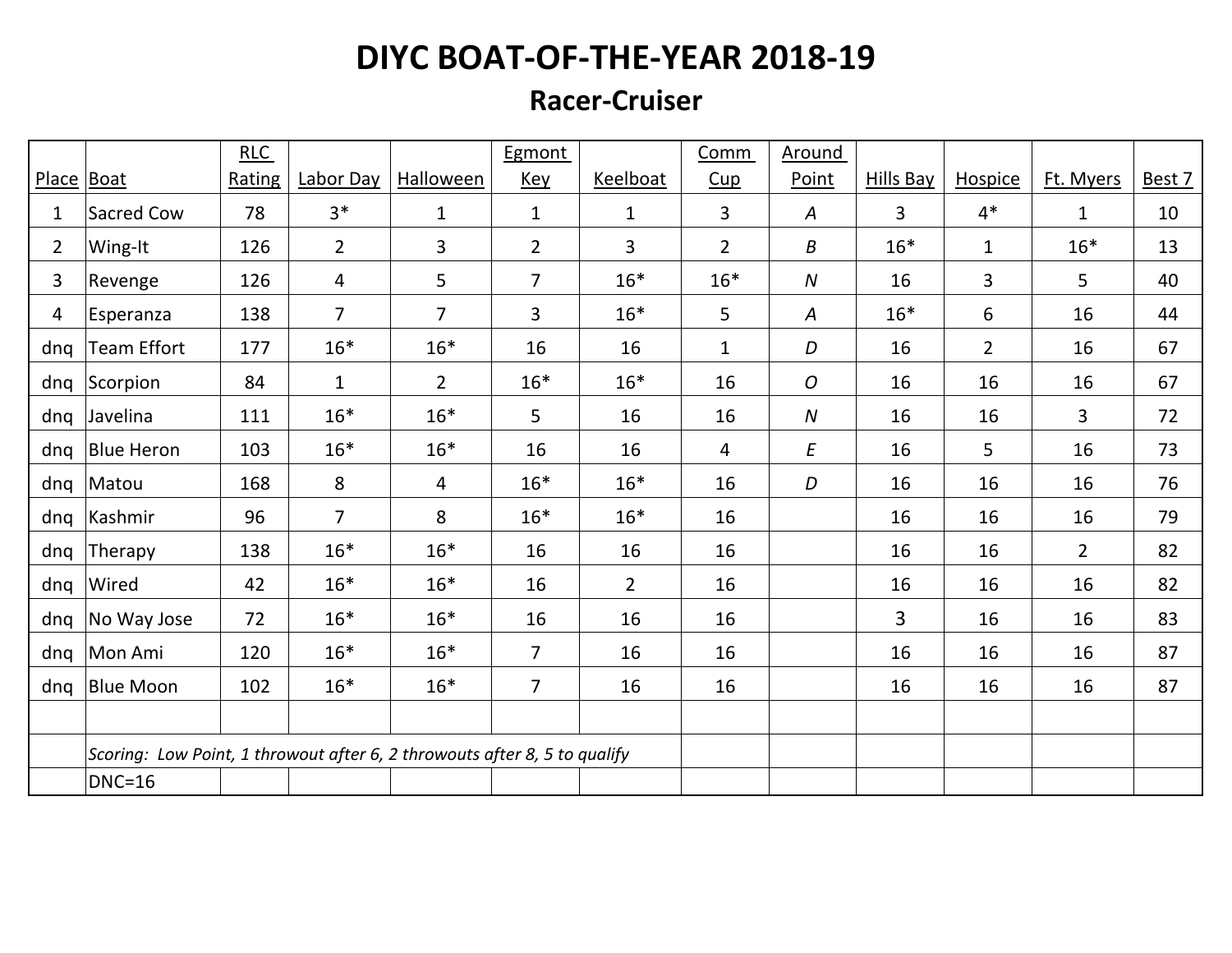#### **Cruising**

|                |                                                                           | RLC    |              |                  | Egmont         |                | Comm           | Around           |              |                |                |        |
|----------------|---------------------------------------------------------------------------|--------|--------------|------------------|----------------|----------------|----------------|------------------|--------------|----------------|----------------|--------|
| Place Boat     |                                                                           | Rating | Labor Day    | <b>Halloween</b> | <u>Key</u>     | Keelboat       | Cup            | Point            | Hills Bay    | Hospice        | Ft. Myers      | Best 7 |
| $\mathbf{1}$   | First Wind                                                                | 201    | $2*$         | $\overline{2}$   | $\mathbf{1}$   | $\overline{2}$ | $\overline{2}$ | $\boldsymbol{A}$ | $\mathbf{1}$ | $3*$           | $\mathbf{1}$   | 9      |
| $\overline{2}$ | Antea                                                                     | 209    | $\mathbf{1}$ | 3                | 3              | $\mathbf{1}$   | $4*$           | Β                | $4*$         | $\mathbf{1}$   | $\overline{2}$ | 11     |
| dnq            | Long Gone                                                                 | 187    | $18*$        | $\mathbf{1}$     | $\overline{2}$ | 3              | $\mathbf{1}$   | Α                | $18*$        | 18             | 18             | 43     |
| dnq            | Sentimental                                                               | 174    | $18*$        | $18*$            | 5              | 18             | 5              | $\boldsymbol{N}$ | 18           | $2^{\circ}$    | 18             | 66     |
| dnq            | Chamame'                                                                  | 181    | $18*$        | $18*$            | 4              | 18             | 18             | D                | 18           | 5              | $\overline{3}$ | 66     |
| dnq            | Serenade                                                                  | 239    | $18*$        | $18*$            | 18             | 4              | 3              | O                | 18           | 18             | 18             | 79     |
| dnq            | Patronus                                                                  | 177    | $18*$        | $18*$            | 6              | 18             | 18             | $\boldsymbol{N}$ | 4            | 18             | 18             | 82     |
| dnq            | Happy Goat                                                                | 210    | $18*$        | $18*$            | 18             | 18             | 18             | E                | 18           | 18             | $\overline{4}$ | 94     |
| dnq            | Karma                                                                     | 187    | $18*$        | $18*$            | 18             | 18             | 18             | D                | 18           | $\overline{4}$ | 18             | 94     |
| dnq            | <b>Wild Thing</b>                                                         | 215    | $18*$        | $18*$            | 18             | 5              | 18             |                  | 18           | 18             | 18             | 95     |
| dnq            | Climate Change                                                            | 181    | 5            | $18*$            | $18*$          | 18             | 18             |                  | 18           | 18             | 18             | 95     |
| dnq            | Serenity                                                                  | 218    | 5            | $18*$            | $18*$          | 18             | 18             |                  | 18           | 18             | 18             | 95     |
| dnq            | Gulf wind                                                                 | 199    | $18*$        | $18*$            | 18             | 18             | 18             |                  | 18           | 6              | 18             | 96     |
| dnq            | Wings                                                                     | 215    | $18*$        | $18*$            | 18             | 18             | 18             |                  | 18           | $\overline{7}$ | 18             | 97     |
| dnq            | Satisfaction                                                              | 229    | $18*$        | $18*$            | 18             | 18             | 18             |                  | 18           | 8              | 18             | 98     |
| dnq            | II Easy                                                                   | 172    | $18*$        | $18*$            | 18             | 18             | 18             |                  | 18           | 9              | 18             | 99     |
| dnq            | Jolly Mon                                                                 | 168    | $18*$        | $18*$            | 18             | 18             | 18             |                  | 18           | 15             | 18             | 105    |
|                |                                                                           |        |              |                  |                |                |                |                  |              |                |                |        |
|                | Scoring: Low Point, 1 throwout after 6, 2 throwouts after 8, 5 to qualify |        |              |                  |                |                |                |                  |              |                |                |        |
|                | $DNC=18$                                                                  |        |              |                  |                |                |                |                  |              |                |                |        |